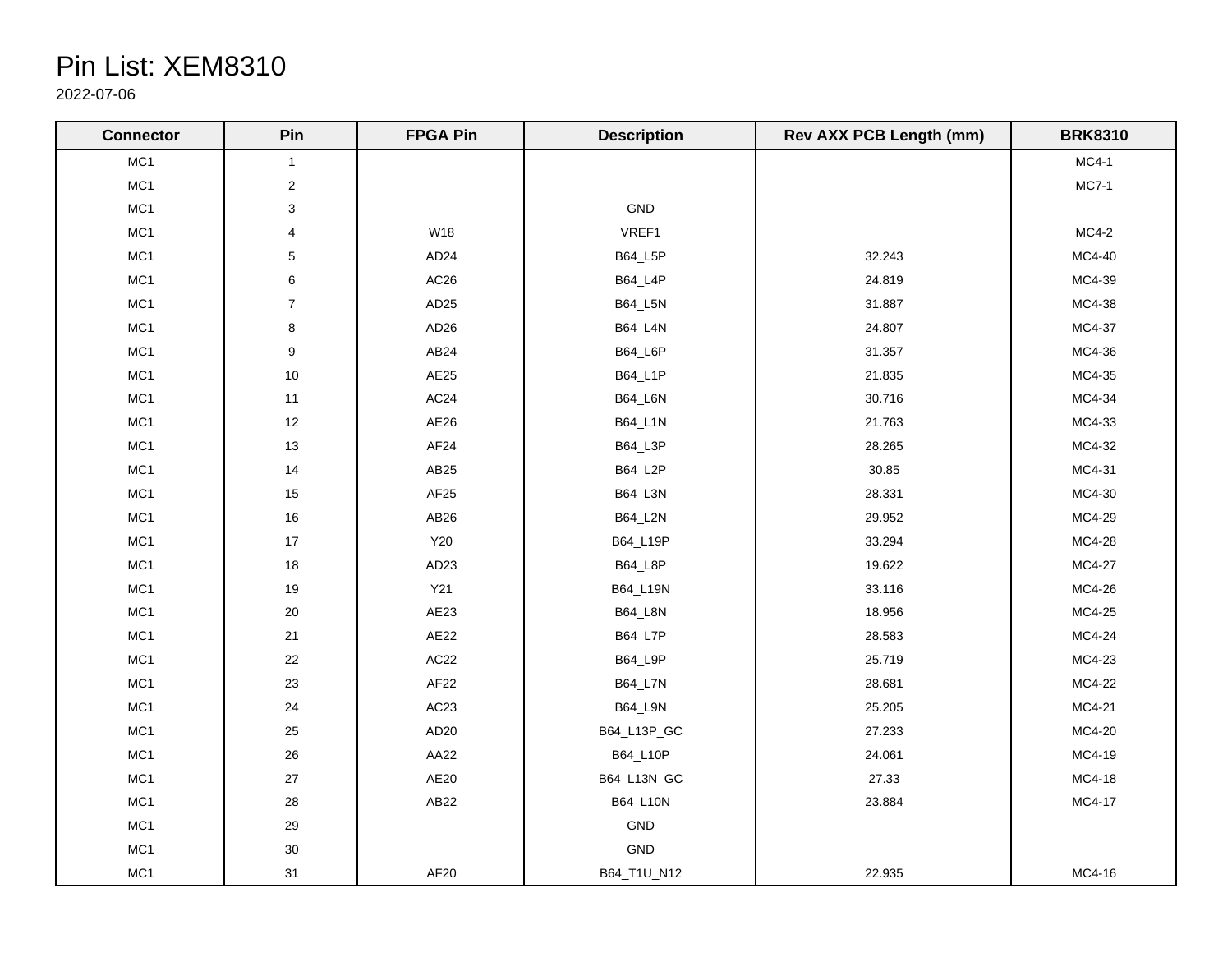| <b>Connector</b> | Pin    | <b>FPGA Pin</b>  | <b>Description</b> | <b>Rev AXX PCB Length (mm)</b> | <b>BRK8310</b> |
|------------------|--------|------------------|--------------------|--------------------------------|----------------|
| MC1              | 32     | AF23             | B64_T0U_N12        | 14.129                         | MC4-15         |
| MC1              | 33     | AF18             | B64_L15P           | 31.686                         | MC4-14         |
| MC1              | $34\,$ | AA20             | B64_L21P           | 25.597                         | MC4-13         |
| MC1              | 35     | AF19             | B64_L15N           | 31.778                         | MC4-12         |
| MC1              | 36     | AB20             | B64_L21N           | 25.344                         | MC4-11         |
| MC1              | $37\,$ | AD <sub>21</sub> | B64_L11P_GC        | 26.865                         | MC4-10         |
| MC1              | $38\,$ | AA19             | B64_L20P           | 23.307                         | MC4-9          |
| MC1              | $39\,$ | AE21             | B64_L11N_GC        | 26.892                         | $MC4-8$        |
| MC1              | 40     | AB19             | B64_L20N           | 22.489                         | <b>MC4-7</b>   |
| MC1              | 41     | AB21             | B64_L12P_GC        | 33.557                         | $MC4-6$        |
| MC1              | 42     | <b>AE17</b>      | B64_L17P           | 21.857                         | $MC4-5$        |
| MC1              | 43     | AC21             | B64_L12N_GC        | 33.241                         | $MC4-4$        |
| MC1              | 44     | AF17             | B64_L17N           | 21.341                         | $MC4-3$        |
| MC1              | 45     | AC19             | B64_L14P_GC        | 31.275                         | MC5-40         |
| MC1              | 46     | Y18              | B64_L24P           | 29.028                         | MC5-39         |
| MC1              | $47\,$ | AD <sub>19</sub> | B64_L14N_GC        | 31.122                         | MC5-38         |
| MC1              | 48     | AA18             | B64_L24N           | 30.442                         | MC5-37         |
| MC1              | 49     | AC18             | B64_L16P           | 34.602                         | MC5-36         |
| MC1              | 50     | AB17             | B64_L22P           | 26.255                         | MC5-35         |
| MC1              | 51     | AD <sub>18</sub> | B64_L16N           | 34.5                           | MC5-34         |
| MC1              | 52     | AC17             | B64_L22N           | 26.1                           | MC5-33         |
| MC1              | 53     | <b>Y17</b>       | B64_L23P           | 34.568                         | MC5-32         |
| MC1              | 54     | AD <sub>16</sub> | B64_L18P           | 23.52                          | MC5-31         |
| MC1              | 55     | AA17             | B64_L23N           | 35.206                         | MC5-30         |
| MC1              | 56     | AE16             | B64_L18N           | 22.806                         | MC5-29         |
| MC1              | 57     | AE18             | B64_T2U_N12        | 31.789                         | MC5-28         |
| MC1              | 58     | AC16             | B64_T3U_N12        | 30.985                         | MC5-27         |
| MC1              | 59     |                  | GND                |                                |                |
| MC1              | 60     |                  | GND                |                                |                |
| MC1              | 61     | AD <sub>13</sub> | <b>B84_L4P</b>     | 38.255                         | MC5-26         |
| MC1              | 62     | AF14             | B84_L1P            | 24.624                         | MC5-25         |
| MC1              | 63     | AD <sub>14</sub> | <b>B84_L4N</b>     | 38.367                         | MC5-24         |
| MC1              | 64     | AF15             | <b>B84_L1N</b>     | 24.83                          | MC5-23         |
| MC1              | 65     | AB <sub>15</sub> | B84_L6P_HDGC       | 36.583                         | MC5-22         |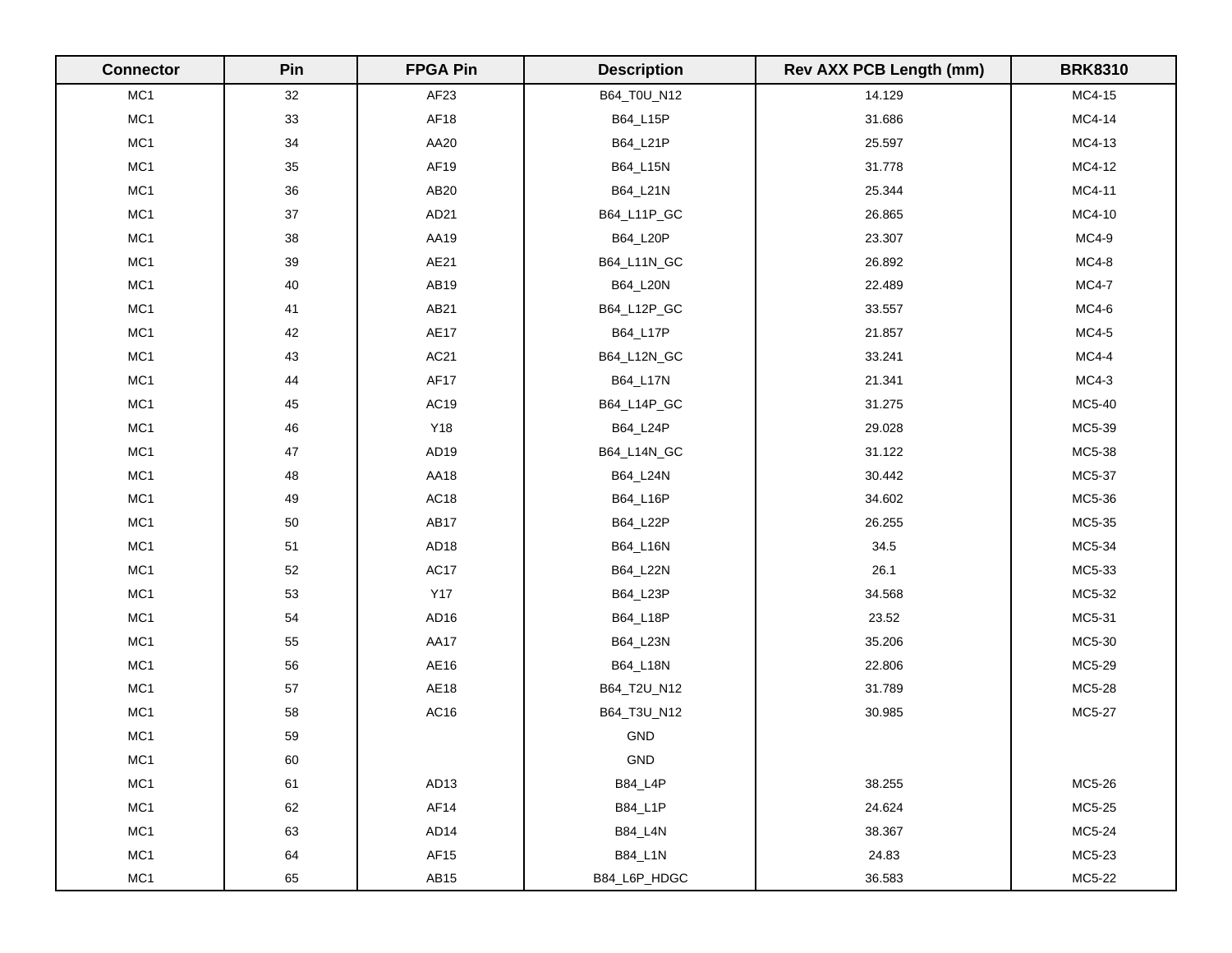| <b>Connector</b> | Pin                       | <b>FPGA Pin</b>  | <b>Description</b> | <b>Rev AXX PCB Length (mm)</b> | <b>BRK8310</b> |
|------------------|---------------------------|------------------|--------------------|--------------------------------|----------------|
| MC1              | 66                        | W16              | <b>B84_L9P</b>     | 33.911                         | MC5-21         |
| MC1              | 67                        | AB16             | B84_L6N_HDGC       | 36.456                         | MC5-20         |
| MC1              | 68                        | Y16              | B84_L9N            | 33.595                         | MC5-19         |
| MC1              | 69                        | AE13             | B84_L2P            | 35.196                         | MC5-18         |
| MC1              | 70                        | AD <sub>15</sub> | <b>B84_L3P</b>     | 29.745                         | MC5-17         |
| MC1              | 71                        | AF <sub>13</sub> | B84_L2N            | 34.885                         | MC5-16         |
| MC1              | 72                        | AE15             | <b>B84_L3N</b>     | 29.371                         | MC5-15         |
| MC1              | 73                        | AA14             | B84_L8P_HDGC       | 35.772                         | MC5-14         |
| MC1              | 74                        | AC <sub>13</sub> | B84_L5P_HDGC       | 29.388                         | MC5-13         |
| MC1              | ${\bf 75}$                | AB14             | B84_L8N_HDGC       | 35.74                          | MC5-12         |
| MC1              | 76                        | AC14             | B84_L5N_HDGC       | 29.45                          | MC5-11         |
| MC1              | $77$                      |                  | $\mathsf{GND}$     |                                |                |
| MC1              | 78                        |                  | GND                |                                |                |
| MC1              | $\bf 79$                  | $\mathsf{Y}9$    | <b>VBATT</b>       |                                | $MC5-2$        |
| MC1              | $80\,$                    |                  |                    |                                | <b>MC5-1</b>   |
| MC2              | $\mathbf{1}$              |                  |                    |                                |                |
| MC2              | $\overline{\mathbf{c}}$   |                  |                    |                                |                |
| MC2              | $\ensuremath{\mathsf{3}}$ |                  |                    |                                |                |
| MC2              | $\overline{\mathbf{4}}$   |                  |                    |                                |                |
| MC2              | 5                         |                  | $\mathsf{GND}$     |                                |                |
| MC2              | 6                         |                  | GND                |                                |                |
| MC2              | $\overline{7}$            |                  | GND                |                                |                |
| MC2              | $\bf 8$                   |                  | $\mathsf{GND}$     |                                |                |
| MC <sub>2</sub>  | 9                         | J15              | <b>B87_L4P</b>     | 31.722                         | MC6-40         |
| MC2              | $10$                      | J13              | B87_L2P            | 39.793                         | MC6-39         |
| MC2              | 11                        | J14              | <b>B87_L4N</b>     | 31.581                         | MC6-38         |
| MC <sub>2</sub>  | 12                        | H13              | <b>B87_L2N</b>     | 39.806                         | MC6-37         |
| MC2              | $13$                      | <b>B14</b>       | B87_L12P           | 21.866                         | MC6-36         |
| MC2              | 14                        | H14              | <b>B87_L3P</b>     | 35.641                         | MC6-35         |
| MC2              | 15                        | A14              | B87_L12N           | 21.346                         | MC6-34         |
| MC2              | 16                        | G14              | B87_L3N            | 35.325                         | MC6-33         |
| MC2              | 17                        | F14              | B87_L6P_HDGC       | 29.025                         | MC6-32         |
| MC2              | 18                        | C14              | B87_L9P            | 32.448                         | MC6-31         |
| MC2              | 19                        | F13              | B87_L6N_HDGC       | 29.025                         | MC6-30         |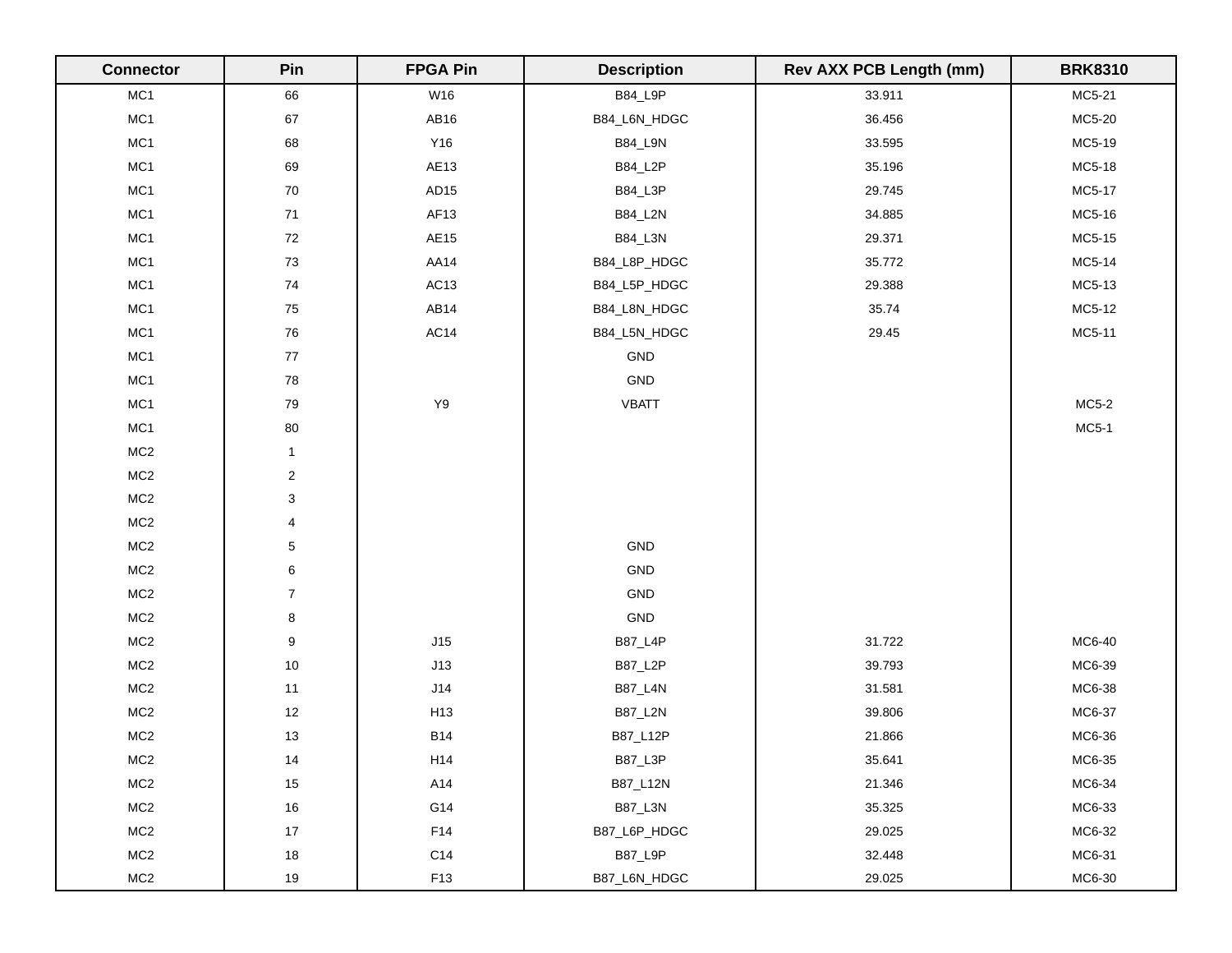| <b>Connector</b> | Pin    | <b>FPGA Pin</b> | <b>Description</b> | <b>Rev AXX PCB Length (mm)</b> | <b>BRK8310</b> |
|------------------|--------|-----------------|--------------------|--------------------------------|----------------|
| MC <sub>2</sub>  | $20\,$ | C <sub>13</sub> | <b>B87_L9N</b>     | 31.643                         | MC6-29         |
| MC <sub>2</sub>  | 21     | C12             | B87_L10P           | 23.363                         | MC6-28         |
| MC <sub>2</sub>  | $22\,$ | D14             | B87_L8P_HDGC       | 30.744                         | MC6-27         |
| MC <sub>2</sub>  | 23     | <b>B12</b>      | B87_L10N           | 22.698                         | MC6-26         |
| MC <sub>2</sub>  | 24     | D13             | B87_L8N_HDGC       | 30.914                         | MC6-25         |
| MC <sub>2</sub>  | 25     | E13             | B87_L7P_HDGC       | 26.845                         | MC6-24         |
| MC2              | $26\,$ | A13             | B87_L11P           | 29.229                         | MC6-23         |
| MC2              | $27\,$ | E12             | B87_L7N_HDGC       | 26.845                         | MC6-22         |
| MC2              | $28\,$ | A12             | B87_L11N           | 28.578                         | MC6-21         |
| MC2              | 29     | G12             | B87_L5P_HDGC       | 25.359                         | MC6-20         |
| MC <sub>2</sub>  | $30\,$ | J12             | B87_L1P            | 37.772                         | MC6-19         |
| MC2              | 31     | F12             | B87_L5N_HDGC       | 25.194                         | MC6-18         |
| MC <sub>2</sub>  | $32\,$ | H12             | B87_L1N            | 37.738                         | MC6-17         |
| MC2              | 33     |                 | GND                |                                |                |
| MC2              | 34     |                 | GND                |                                |                |
| MC <sub>2</sub>  | $35\,$ | C11             | B86_L12P           | 21.184                         | MC6-16         |
| MC <sub>2</sub>  | 36     | <b>B10</b>      | B86_L11P           | 29.678                         | MC6-15         |
| MC <sub>2</sub>  | $37\,$ | <b>B11</b>      | B86_L12N           | 20.748                         | MC6-14         |
| MC2              | $38\,$ | A10             | B86_L11N           | 29.442                         | MC6-13         |
| MC2              | 39     | D11             | B86_L8P_HDGC       | 22.919                         | MC6-12         |
| MC2              | 40     | E11             | B86_L7P_HDGC       | 29.013                         | MC6-11         |
| MC <sub>2</sub>  | 41     | D <sub>10</sub> | B86_L8N_HDGC       | 22.831                         | MC6-10         |
| MC2              | 42     | E10             | B86_L7N_HDGC       | 28.846                         | MC6-9          |
| MC <sub>2</sub>  | 43     | H11             | B86_L4P            | 29.868                         | $MC6-8$        |
| MC2              | 44     | B <sub>9</sub>  | B86_L10P           | 26.98                          | <b>MC6-7</b>   |
| MC2              | $45\,$ | G11             | <b>B86_L4N</b>     | 29.549                         | $MC6-6$        |
| MC <sub>2</sub>  | 46     | A <sub>9</sub>  | B86_L10N           | 26.453                         | MC6-5          |
| MC2              | $47\,$ | $\mathsf{J}9$   | B86_L3P            | 25.504                         | $MC6-4$        |
| MC <sub>2</sub>  | 48     | J11             | B86_L2P            | 36.099                         | MC6-3          |
| MC <sub>2</sub>  | 49     | H9              | B86_L3N            | 25.206                         | MC6-2          |
| MC <sub>2</sub>  | 50     | J10             | <b>B86_L2N</b>     | 35.365                         | MC6-1          |
| MC <sub>2</sub>  | 51     | D <sub>9</sub>  | <b>B86_L9P</b>     | 26.017                         | MC7-12         |
| MC <sub>2</sub>  | 52     | F10             | B86_L6P_HDGC       | 33.605                         | MC7-11         |
| MC2              | 53     | C9              | <b>B86_L9N</b>     | 25.537                         | MC7-10         |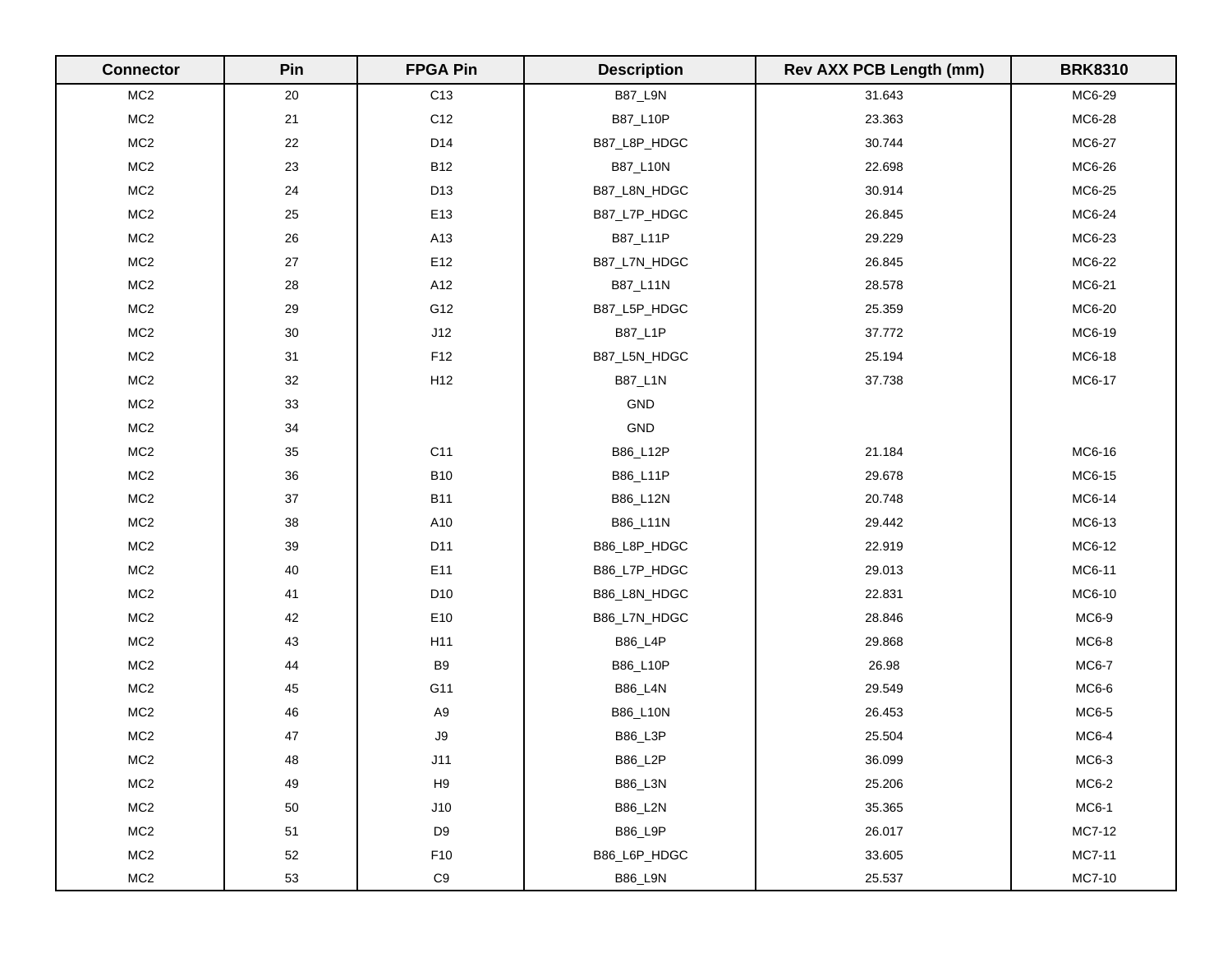| <b>Connector</b> | Pin                     | <b>FPGA Pin</b>  | <b>Description</b> | <b>Rev AXX PCB Length (mm)</b> | <b>BRK8310</b> |
|------------------|-------------------------|------------------|--------------------|--------------------------------|----------------|
| MC <sub>2</sub>  | 54                      | F9               | B86_L6N_HDGC       | 33.384                         | <b>MC7-9</b>   |
| MC <sub>2</sub>  | 55                      | K10              | B86_L1P            | 28.78                          | <b>MC7-8</b>   |
| MC <sub>2</sub>  | 56                      | G10              | B86_L5P_HDGC       | 33.842                         | <b>MC7-7</b>   |
| MC <sub>2</sub>  | 57                      | K9               | B86_L1N            | 27.708                         | MC7-6          |
| MC <sub>2</sub>  | 58                      | G9               | B86_L5N_HDGC       | 33.872                         | <b>MC7-5</b>   |
| MC <sub>2</sub>  | 59                      | W14              | B84_L10P           | 44.497                         | MC5-9          |
| MC <sub>2</sub>  | 60                      | Y15              | B84_L7P_HDGC       | 53.952                         | MC5-10         |
| MC <sub>2</sub>  | 61                      | W15              | B84_L10N           | 44.705                         | <b>MC5-7</b>   |
| MC <sub>2</sub>  | 62                      | AA15             | B84_L7N_HDGC       | 53.776                         | MC5-8          |
| MC2              | 63                      | W12              | B84_L12P           | 41.812                         | MC5-5          |
| MC <sub>2</sub>  | 64                      | <b>Y13</b>       | B84_L11P           | 52.955                         | MC5-6          |
| MC <sub>2</sub>  | 65                      | W13              | B84_L12N           | 41.289                         | $MC5-3$        |
| MC2              | 66                      | AA13             | B84_L11N           | 52.963                         | MC5-4          |
| MC2              | 67                      |                  | GND                |                                |                |
| MC <sub>2</sub>  | 68                      |                  | GND                |                                |                |
| MC <sub>2</sub>  | 69                      |                  |                    |                                | <b>MC7-3</b>   |
| MC <sub>2</sub>  | $70\,$                  |                  |                    |                                | <b>MC7-2</b>   |
| MC <sub>2</sub>  | 71                      | Y10              | FPGA_JTAG_TDO      |                                | $J3-8$         |
| MC <sub>2</sub>  | 72                      | AB10             | FPGA_JTAG_TMS      |                                | $J3-4$         |
| MC <sub>2</sub>  | $73\,$                  |                  | GND                |                                |                |
| MC2              | $74\,$                  | AB <sub>12</sub> | FPGA_JTAG_TDI      |                                | $J3-10$        |
| MC <sub>2</sub>  | ${\bf 75}$              | N14              | VCCADC             |                                | $J2-2$         |
| MC2              | ${\bf 76}$              | AE12             | FPGA_JTAG_TCK      |                                | $J3-6$         |
| MC2              | $77\,$                  | <b>N13</b>       | <b>GNDADC</b>      |                                | $J2-7$         |
| MC2              | 78                      | P14              | XADC_VP            |                                | $J2-1$         |
| MC <sub>2</sub>  | 79                      | <b>R14</b>       | <b>VREFP</b>       |                                | $J2-8$         |
| MC <sub>2</sub>  | $80\,$                  | R <sub>13</sub>  | XADC_VN            |                                | $J2-3$         |
| MC3              | $\mathbf{1}$            | AF2              | MGT_RXP0_224       | 19.078                         | J6-B45         |
| MC3              | $\overline{\mathbf{c}}$ | AF7              | MGT_TXP0_224       | 18.16                          | J6-A47         |
| MC3              | 3                       | AF1              | MGT_RXN0_224       | 18.896                         | J6-B46         |
| MC <sub>3</sub>  | $\overline{\mathbf{4}}$ | AF <sub>6</sub>  | MGT_TXN0_224       | 18.171                         | J6-A48         |
| MC <sub>3</sub>  | 5                       | AE4              | MGT_RXP1_224       | 22.949                         | J6-B41         |
| MC <sub>3</sub>  | 6                       | AE9              | MGT_TXP1_224       | 20.121                         | J6-A43         |
| MC <sub>3</sub>  | $\overline{7}$          | AE3              | MGT_RXN1_224       | 22.965                         | J6-B42         |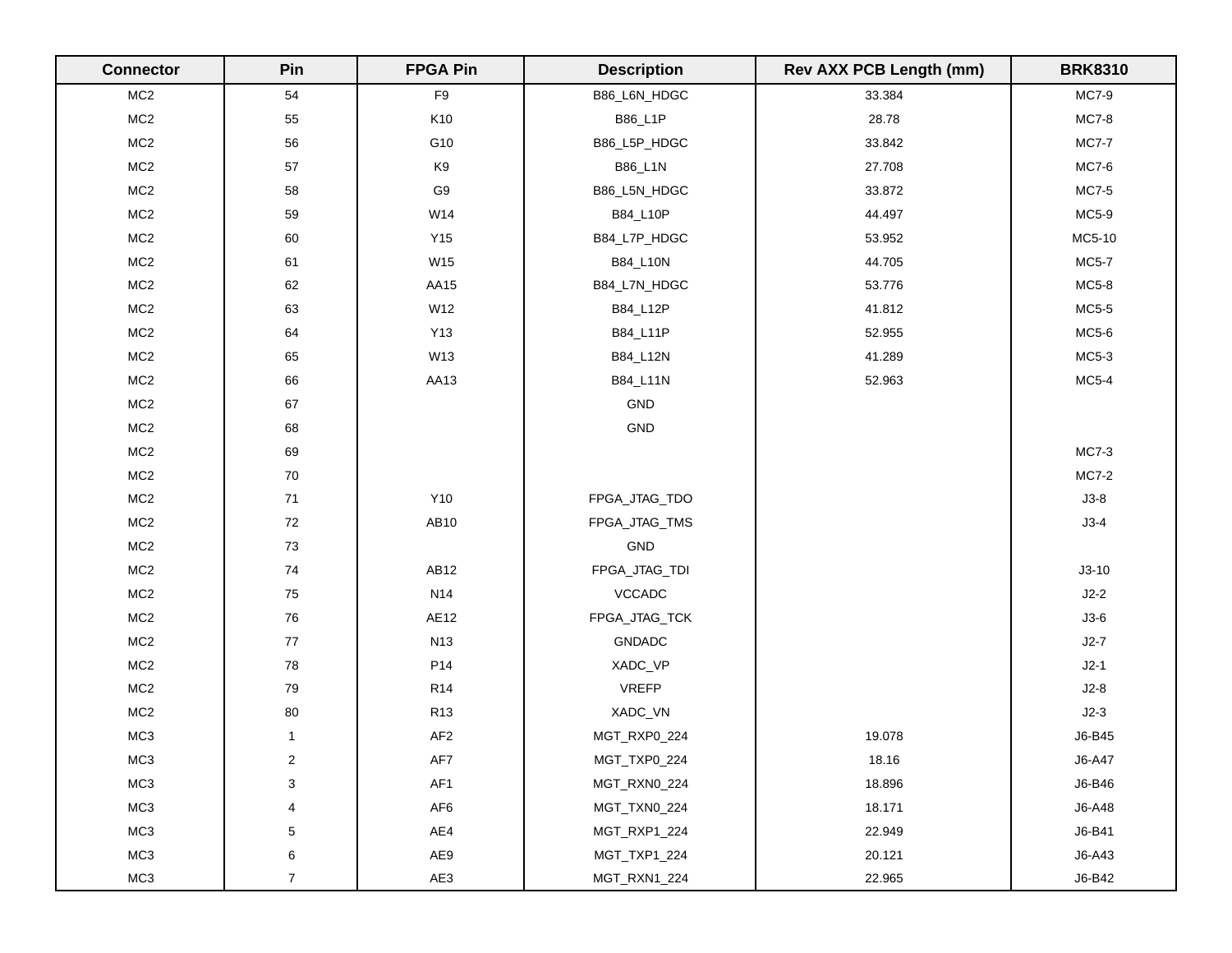| <b>Connector</b> | Pin              | <b>FPGA Pin</b> | <b>Description</b> | <b>Rev AXX PCB Length (mm)</b> | <b>BRK8310</b> |
|------------------|------------------|-----------------|--------------------|--------------------------------|----------------|
| MC <sub>3</sub>  | 8                | AE8             | MGT_TXN1_224       | 20.081                         | J6-A44         |
| MC3              | $\boldsymbol{9}$ | AD <sub>2</sub> | MGT_RXP2_224       | 18.336                         | J6-B37         |
| MC <sub>3</sub>  | $10$             | AD7             | MGT_TXP2_224       | 17.772                         | J6-A39         |
| MC3              | 11               | AD1             | MGT_RXN2_224       | 18.296                         | J6-B38         |
| MC <sub>3</sub>  | $12\,$           | AD <sub>6</sub> | MGT_TXN2_224       | 17.826                         | J6-A40         |
| MC <sub>3</sub>  | 13               | AB <sub>2</sub> | MGT_RXP3_224       | 21.69                          | J6-B33         |
| MC3              | 14               | AC <sub>5</sub> | MGT_TXP3_224       | 15.548                         | J6-A35         |
| MC3              | 15               | AB1             | MGT_RXN3_224       | 21.666                         | J6-B34         |
| MC3              | $16\,$           | AC4             | MGT_TXN3_224       | 15.531                         | J6-A36         |
| MC <sub>3</sub>  | $17$             | T7              | MGT_REFCLK1P_225   | 27.393                         | J6-A13         |
| MC3              | $18$             | AB7             | MGT_REFCLK0P_224   | 16.453                         | J1-A01         |
| MC3              | 19               | T <sub>6</sub>  | MGT_REFCLK1N_225   | 27.261                         | J6-A14         |
| MC <sub>3</sub>  | $20\,$           | AB6             | MGT_REFCLK0N_224   | 16.46                          | J1-A02         |
| MC3              | 21               | Y2              | MGT_RXP0_225       | 20.535                         | J6-B27         |
| MC3              | 22               | AA5             | MGT_TXP0_225       | 14.909                         | J6-A29         |
| MC <sub>3</sub>  | 23               | Y1              | MGT_RXN0_225       | 20.507                         | J6-B28         |
| MC <sub>3</sub>  | 24               | AA4             | MGT_TXN0_225       | 14.937                         | J6-A30         |
| MC3              | 25               | V <sub>2</sub>  | MGT_RXP1_225       | 19.096                         | J6-B23         |
| MC3              | 26               | W <sub>5</sub>  | MGT_TXP1_225       | 15.822                         | J6-A25         |
| MC3              | $27\,$           | V <sub>1</sub>  | MGT_RXN1_225       | 19.083                         | J6-B24         |
| MC3              | 28               | W4              | MGT_TXN1_225       | 15.802                         | J6-A26         |
| MC3              | 29               | T <sub>2</sub>  | MGT_RXP2_225       | 21.71                          | J6-B19         |
| MC3              | $30\,$           | U <sub>5</sub>  | MGT_TXP2_225       | 16.077                         | J6-A21         |
| MC <sub>3</sub>  | 31               | T1              | MGT_RXN2_225       | 21.694                         | J6-B20         |
| MC3              | 32               | U <sub>4</sub>  | MGT_TXN2_225       | 16.082                         | J6-A22         |
| MC3              | 33               | P <sub>2</sub>  | MGT_RXP3_225       | 20.189                         | J6-B14         |
| MC3              | 34               | R5              | MGT_TXP3_225       | 16.89                          | J6-A16         |
| MC3              | 35               | P <sub>1</sub>  | MGT_RXN3_225       | 20.187                         | J6-B15         |
| MC <sub>3</sub>  | 36               | R <sub>4</sub>  | MGT_TXN3_225       | 16.907                         | J6-A17         |
| MC3              | 37               | E21             | B67_L20P           | 46.337                         | MC7-40         |
| MC3              | 38               | P7              | MGT_REFCLK0P_226   | 19.426                         | J1-B01         |
| MC3              | 39               | D <sub>21</sub> | B67_L20N           | 46.373                         | MC7-38         |
| MC <sub>3</sub>  | $40\,$           | P <sub>6</sub>  | MGT_REFCLK0N_226   | 19.234                         | J1-B02         |
| MC3              | 41               | M2              | MGT_RXP0_226       | 19.399                         | J1-B05         |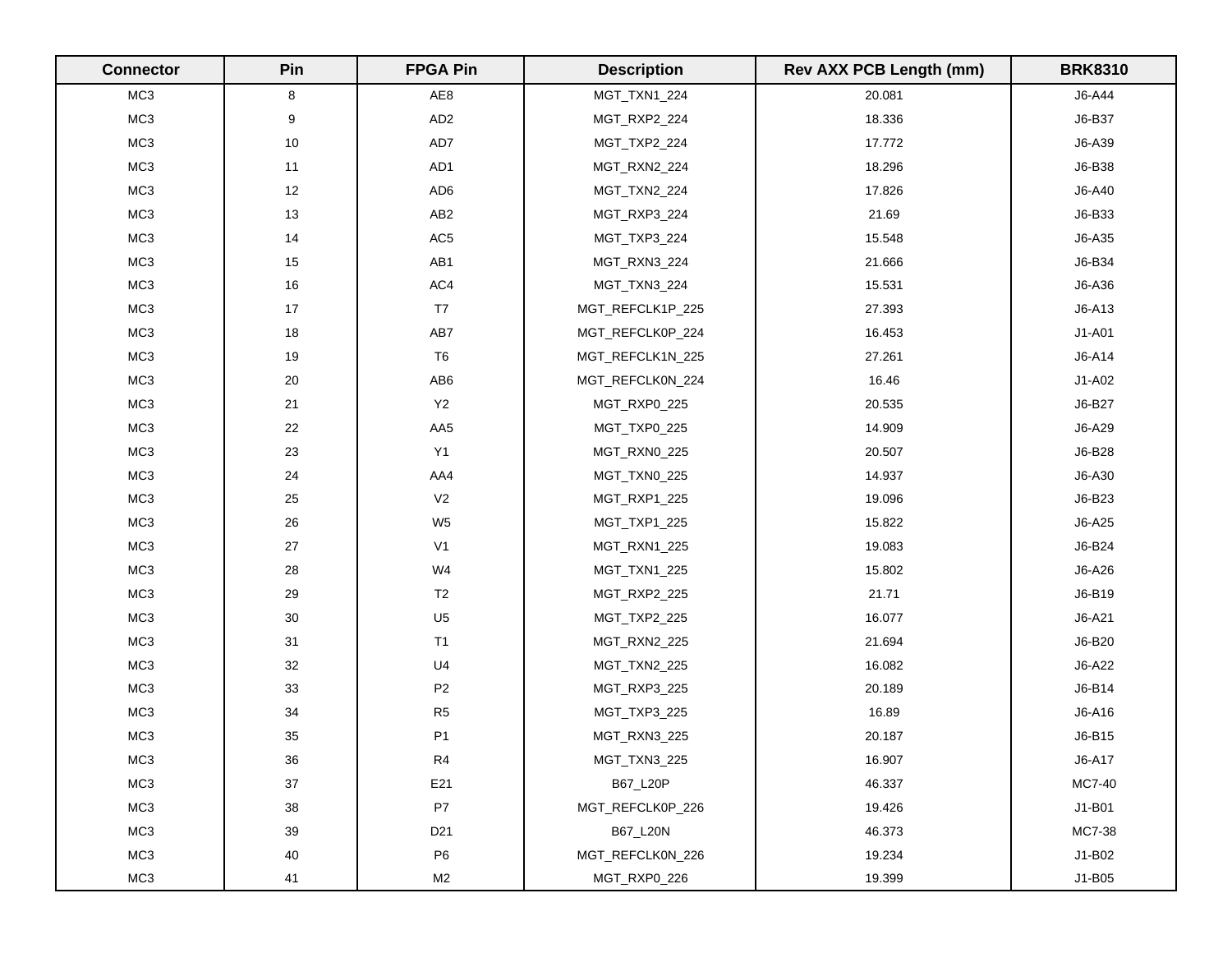| <b>Connector</b> | Pin    | <b>FPGA Pin</b> | <b>Description</b> | <b>Rev AXX PCB Length (mm)</b> | <b>BRK8310</b> |
|------------------|--------|-----------------|--------------------|--------------------------------|----------------|
| MC <sub>3</sub>  | 42     | N <sub>5</sub>  | MGT_TXP0_226       | 16.535                         | J1-A05         |
| MC3              | 43     | M1              | MGT_RXN0_226       | 19.351                         | J1-B06         |
| MC3              | 44     | N <sub>4</sub>  | MGT_TXN0_226       | 16.566                         | J1-A06         |
| MC <sub>3</sub>  | 45     | K <sub>2</sub>  | MGT_RXP1_226       | 21.049                         | J1-B07         |
| MC <sub>3</sub>  | 46     | L5              | MGT_TXP1_226       | 15.942                         | J1-A07         |
| MC3              | 47     | K <sub>1</sub>  | MGT_RXN1_226       | 21                             | J1-B08         |
| MC3              | 48     | L4              | MGT_TXN1_226       | 15.957                         | J1-A08         |
| MC3              | 49     | H2              | MGT_RXP2_226       | 18.142                         | J1-B09         |
| MC <sub>3</sub>  | 50     | J5              | MGT_TXP2_226       | 15.705                         | J1-A09         |
| MC <sub>3</sub>  | 51     | H1              | MGT_RXN2_226       | 18.102                         | J1-B10         |
| MC3              | 52     | $\sf J4$        | MGT_TXN2_226       | 15.711                         | J1-A10         |
| MC <sub>3</sub>  | 53     | $\mathsf{F}2$   | MGT_RXP3_226       | 20.342                         | J1-B11         |
| MC3              | 54     | G <sub>5</sub>  | MGT_TXP3_226       | 15.504                         | $J1-A11$       |
| MC3              | 55     | F1              | MGT_RXN3_226       | 20.303                         | J1-B12         |
| MC3              | 56     | G4              | MGT_TXN3_226       | 15.513                         | $J1-A12$       |
| MC <sub>3</sub>  | 57     | C17             | B67_L15P           | 34.987                         | MC7-36         |
| MC3              | 58     | <b>B19</b>      | B67_L14P_GC        | 30.65                          | MC7-39         |
| MC <sub>3</sub>  | 59     | <b>B17</b>      | B67_L15N           | 34.803                         | MC7-34         |
| MC3              | 60     | <b>B20</b>      | B67_L14N_GC        | 30.604                         | MC7-37         |
| MC3              | 61     | C <sub>21</sub> | B67_L22P           | 47.523                         | MC7-32         |
| MC3              | 62     | <b>B15</b>      | B67_L17P           | 27.622                         | MC7-35         |
| MC <sub>3</sub>  | 63     | <b>B21</b>      | B67_L22N           | 47.575                         | MC7-30         |
| MC3              | 64     | A15             | B67_L17N           | 27.435                         | MC7-33         |
| MC3              | 65     | A19             | B67_L18P           | 36.379                         | MC7-28         |
| MC3              | 66     | A17             | B67_L16P           | 28.48                          | MC7-31         |
| MC3              | 67     | A20             | B67_L18N           | 36.694                         | MC7-26         |
| MC3              | 68     | A18             | B67_L16N           | 28.349                         | MC7-29         |
| MC3              | 69     | C18             | B67_L13P_GC        | 47.467                         | MC7-24         |
| MC <sub>3</sub>  | $70\,$ | C <sub>22</sub> | B67_L24P           | 39.38                          | MC7-27         |
| MC3              | $71\,$ | C19             | B67_L13N_GC        | 47.487                         | MC7-22         |
| MC3              | $72\,$ | <b>B22</b>      | B67_L24N           | 39.023                         | MC7-25         |
| MC3              | $73\,$ | C <sub>23</sub> | B67_L21P           | 46.339                         | MC7-20         |
| MC3              | 74     | A22             | B67_L19P           | 39.214                         | MC7-23         |
| MC3              | 75     | <b>B24</b>      | B67_L21N           | 46.239                         | MC7-18         |